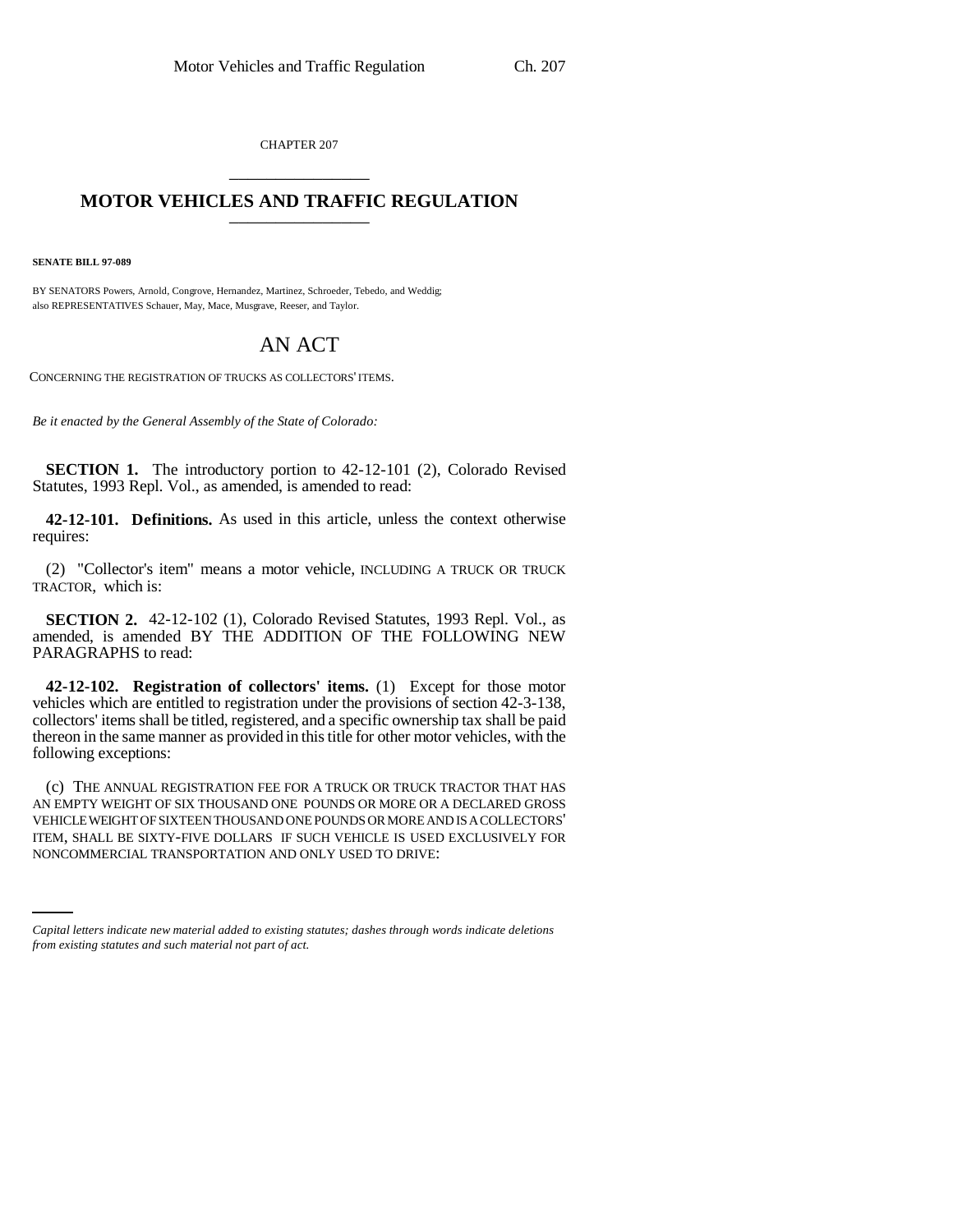Ch. 207 Motor Vehicles and Traffic Regulation

(I) TO AND FROM ASSEMBLIES, CONVENTIONS, OR OTHER MEETINGS WHERE SUCH VEHICLES AND THEIR OWNERSHIP ARE THE PRIMARY INTEREST;

(II) FOR SPECIAL OCCASIONS, DEMONSTRATIONS, AND PARADES AND ON OCCASIONS WHEN THEIR OPERATION ON THE STREETS AND HIGHWAYS WILL NOT CONSTITUTE A TRAFFIC HAZARD; OR

(III) TRAVELING TO AND FROM AND WHILE ON LOCAL, STATE, OR NATIONAL TOURS HELD PRIMARILY FOR THE EXHIBITION AND ENJOYMENT OF SUCH VEHICLES BY THEIR OWNERS.

(d) FOR PURPOSES OF PARAGRAPH (c) OF THIS SUBSECTION (1), "NONCOMMERCIAL TRANSPORTATION" MEANS A TRUCK OR TRUCK TRACTOR USED EXCLUSIVELY FOR PRIVATE TRANSPORTATION OF PASSENGERS OR CARGO FOR PURPOSES UNRELATED IN ANY WAY TO A BUSINESS OR COMMERCIAL ENTERPRISE.

**SECTION 3.** 42-3-133 (1), Colorado Revised Statutes, 1993 Repl. Vol., as amended, is amended BY THE ADDITION OF THE FOLLOWING NEW PARAGRAPHS to read:

**42-3-133. Violation of registration provisions - penalty.** (1) It is unlawful for any person to commit any of the following acts:

(g) TO USE OR PERMIT THE USE OF ANY TRUCK OR TRUCK TRACTOR REGISTERED AS A COLLECTOR'S ITEM PURSUANT TO SECTION 42-12-102(1) (c) TO TRANSPORT CARGO OR PASSENGERS FOR PROFIT OR HIRE OR IN ANY BUSINESS OR COMMERCIAL ENTERPRISE.

(h) TO DRIVE OR PERMIT TO BE DRIVEN ANY TRUCK OR TRUCK TRACTOR REGISTERED AS A COLLECTOR'S ITEM PURSUANT TO SECTION 42-12-102 (1) (c) FOR ANY PURPOSE OTHER THAN THOSE PURPOSES ALLOWED IN SECTION  $42-12-102(1)(c)$ .

**SECTION 4.** 42-3-133 (2) (c), Colorado Revised Statutes, 1993 Repl. Vol., as amended, is amended to read:

**42-3-133. Violation of registration provisions - penalty.** (2) (c) Any person who violates paragraph (f)  $OR(g)$  of subsection (1) of this section commits a class B traffic infraction. In addition to the penalties prescribed for a violation of paragraph (f) OR (g) of subsection (1) of this section, the department shall cancel the registration of any noncommercial or recreational vehicle which OR ANY TRUCK OR TRUCK TRACTOR REGISTERED AS A COLLECTOR'S ITEM PURSUANT TO SECTION 42-12-102 (1) (c) THAT has been used to transport cargo or passengers for profit or hire or in any business or commercial enterprise. THE DEPARTMENT SHALL ALSO CANCEL THE REGISTRATION OF ANY TRUCK OR TRUCK TRACTOR REGISTERED AS A COLLECTOR'S ITEM PURSUANT TO SECTION 42-12-102 (1) (c) THAT HAS BEEN DRIVEN FOR ANY PURPOSE OTHER THAN THOSE PURPOSES ALLOWED IN SECTION 42-12-102 (1) (c).

**SECTION 5.** The introductory portion to 42-3-134 (13), Colorado Revised Statutes, 1993 Repl. Vol., as amended, is amended to read:

**42-3-134. Registration fees - passenger and passenger-mile taxes.** (13) The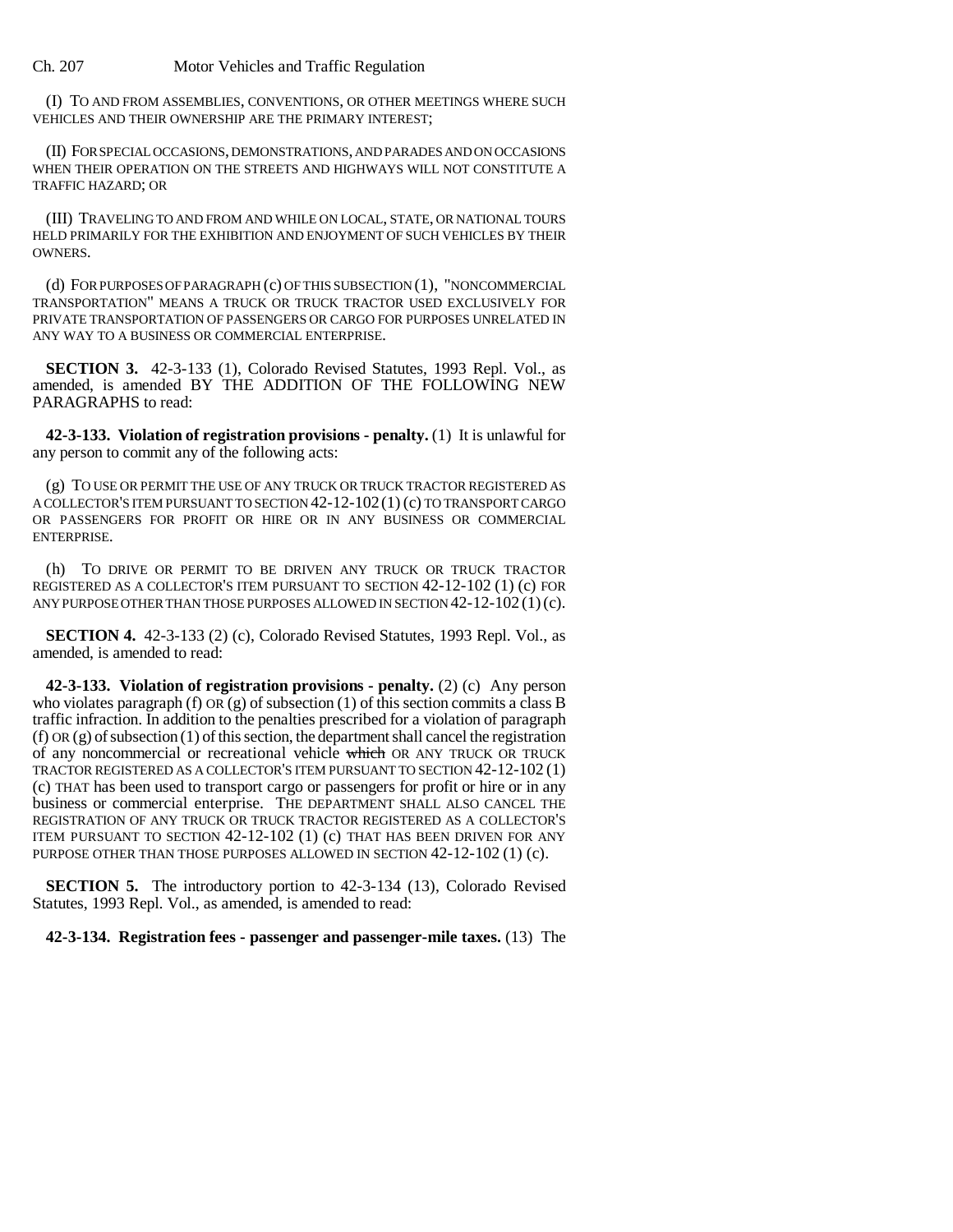annual registration fee for those trucks and truck tractors operated over the public highways of this state, except trucks which THAT are registered under the provisions of subsections (12) and (25) of this section AND SECTION 42-12-102 (1) (c), shall be as follows:

**SECTION 6.** 42-4-1701 (4) (a) (I) (B), Colorado Revised Statutes, 1993 Repl. Vol., as amended, is amended to read:

**42-4-1701. Traffic offenses and infractions classified - penalties - penalty and surcharge schedule.** (4) (a) (I) Except as provided in paragraph (c) of subsection (5) of this section, every person who is convicted of, who admits liability for, or against whom a judgment is entered for a violation of any provision of this title to which the provisions of paragraph (a) or (b) of subsection  $(5)$  of this section apply shall be fined or penalized, and have a surcharge levied thereon pursuant to section 24-4.2-104 (1) (b) (I), C.R.S., in accordance with the penalty and surcharge schedule set forth in sub-subparagraphs  $(A)$  to  $(P)$  of this subparagraph  $(I)$ ; or, if no penalty or surcharge is specified in the schedule, the penalty for class A and class B traffic infractions shall be fifteen dollars, and the surcharge shall be two dollars. These penalties and surcharges shall apply whether the defendant acknowledges the defendant's guilt or liability in accordance with the procedure set forth by paragraph (a) of subsection (5) of this section or is found guilty by a court of competent jurisdiction or has judgment entered against the defendant by a county court magistrate. Penalties and surcharges for violating specific sections shall be as follows:

## (B) **Registration and taxation violations:**

| 42-3-103                                 | \$50.00\$6.00 |      |
|------------------------------------------|---------------|------|
| $42 - 3 - 112$                           | 15.00         | 2.00 |
| $42 - 3 - 123$                           | 15.00         | 2.00 |
| $42 - 3 - 127$                           | 50.00         | 6.00 |
| $42 - 3 - 133(1)(a)$                     | 75.00         | 9.00 |
| 42-3-133 $(1)(c)$                        | 35.00         | 4.00 |
| 42-3-133 (1)(f), (1)(g),<br>AND $(1)(h)$ | 75.00         | 9.00 |
| $42 - 3 - 134$                           | 50.00         | 6.00 |

**SECTION 7. No appropriation**. The general assembly has determined that this act can be implemented within existing appropriations, and therefore no separate appropriation of state moneys is necessary to carry out the purposes of this act.

**SECTION 8. Effective date - applicability.** This act shall take effect January 1, 1998, and shall apply to offenses committed on or after said date.